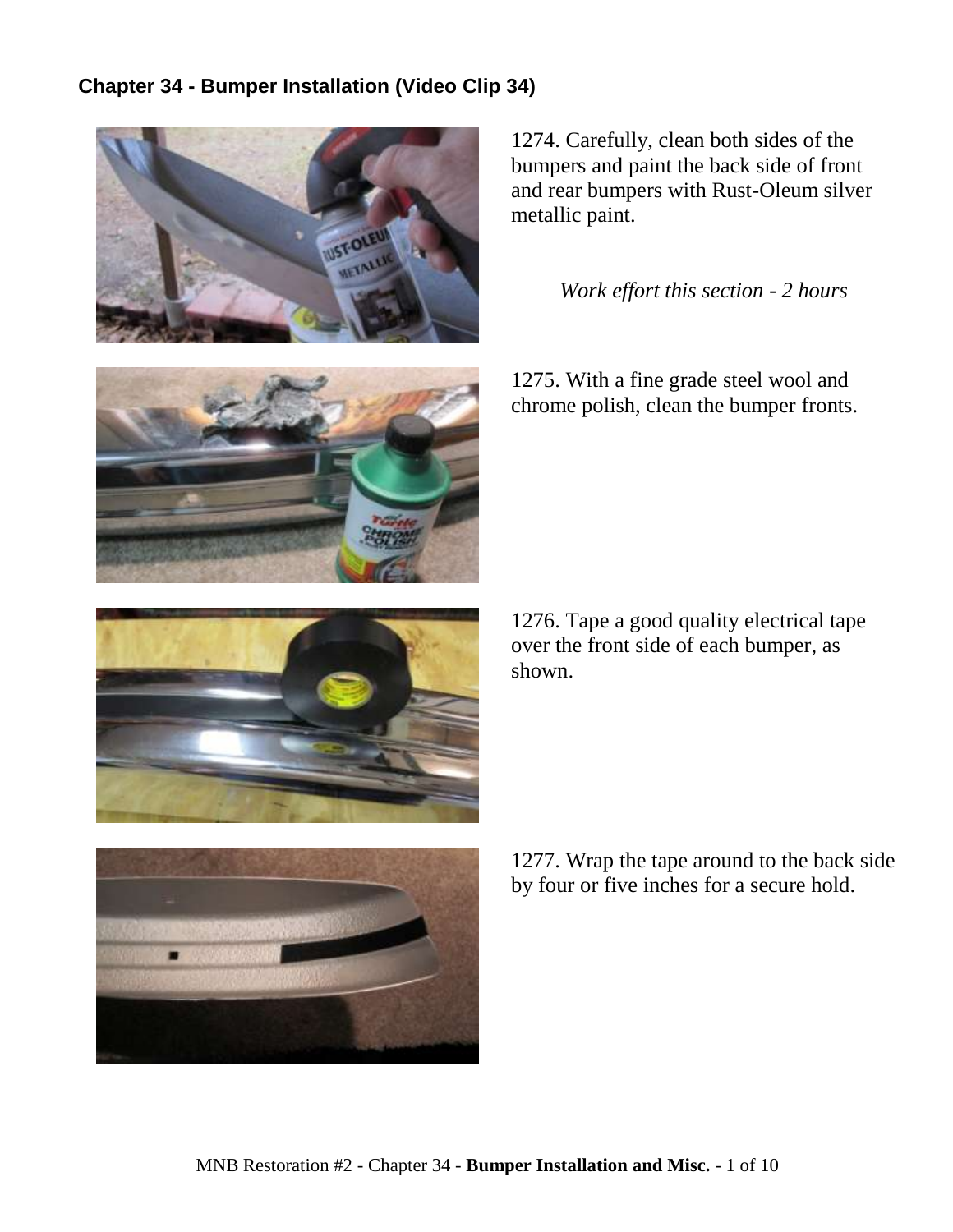



**Bracket** 



1279. Attach the horn to the left bumper bracket using new rubber grommets over the wire connectors. Use a 13MM socket to install the M8 x 1.25 bolts.

1280. A view of the front bumper installed.

*Work effort this section - 2 hours*

1281. Due to the fender slant on the rear fender I had to trim out the opening a little on the top and bottom, as shown, to get the fender bracket molding so it would lay flat against the fender.



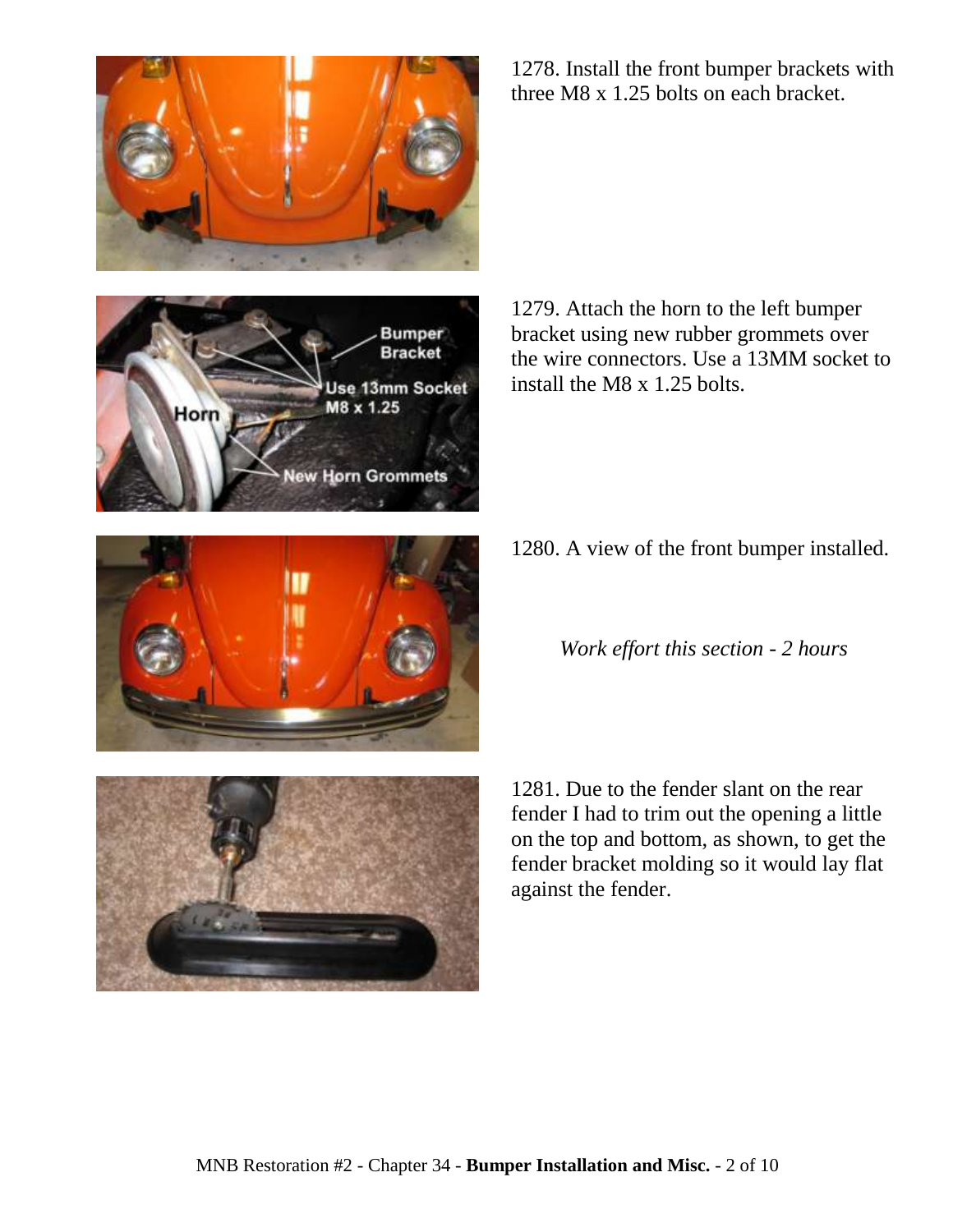

1282. Rear fender brackets installed, as shown.



1283. Rear bumper temporarily installed. The right rear bumper bracket is bent along with the bumper so these will be replaced later.

*Work effort this section - 2 hours*



1284. Exterior is nearly complete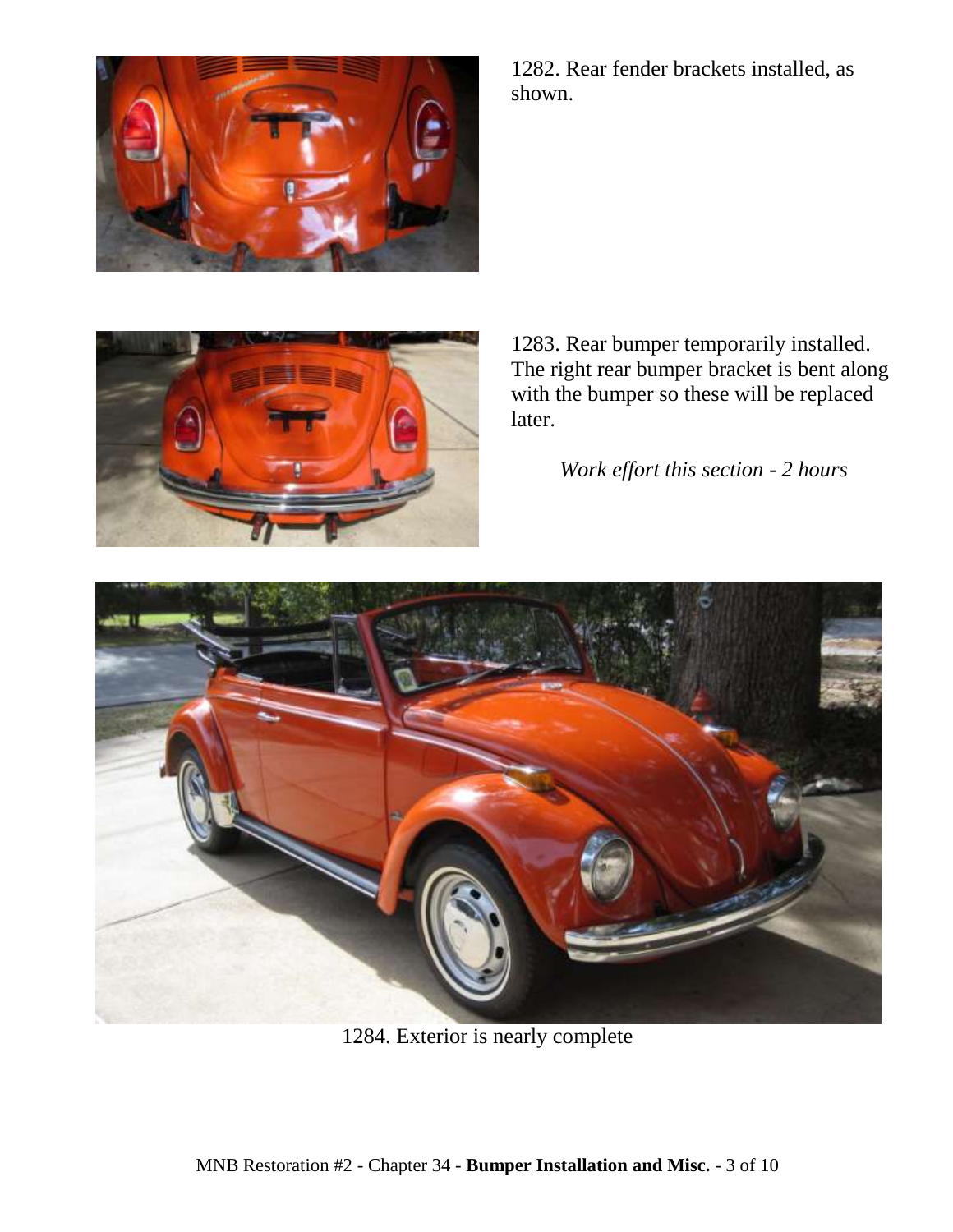## **Installing the Rear Scrapers**









1285. To install the rear window scrapers you will need to follow the installation procedure shown below:

- 1. Install the inner scraper.
- 2. Install the window.
- 3. Install the outer scraper.
- 4. Install the end window molding.

1286. To install the inner scraper, slip the bottom molding lip over the body flange and pull up, for the upper lip to catch. I already installed the window molding in step 1026, and the window in step 1044, but I ended up having to remove the window and reinstall. If you remove the window then the window molding #4 (shown above) can remain on the window.

1287. Install the rear window, then hold the outer scraper up to make sure the holes match the body holes, which mine did.

1288. Connect the outer scraper with two stainless steel screws as shown.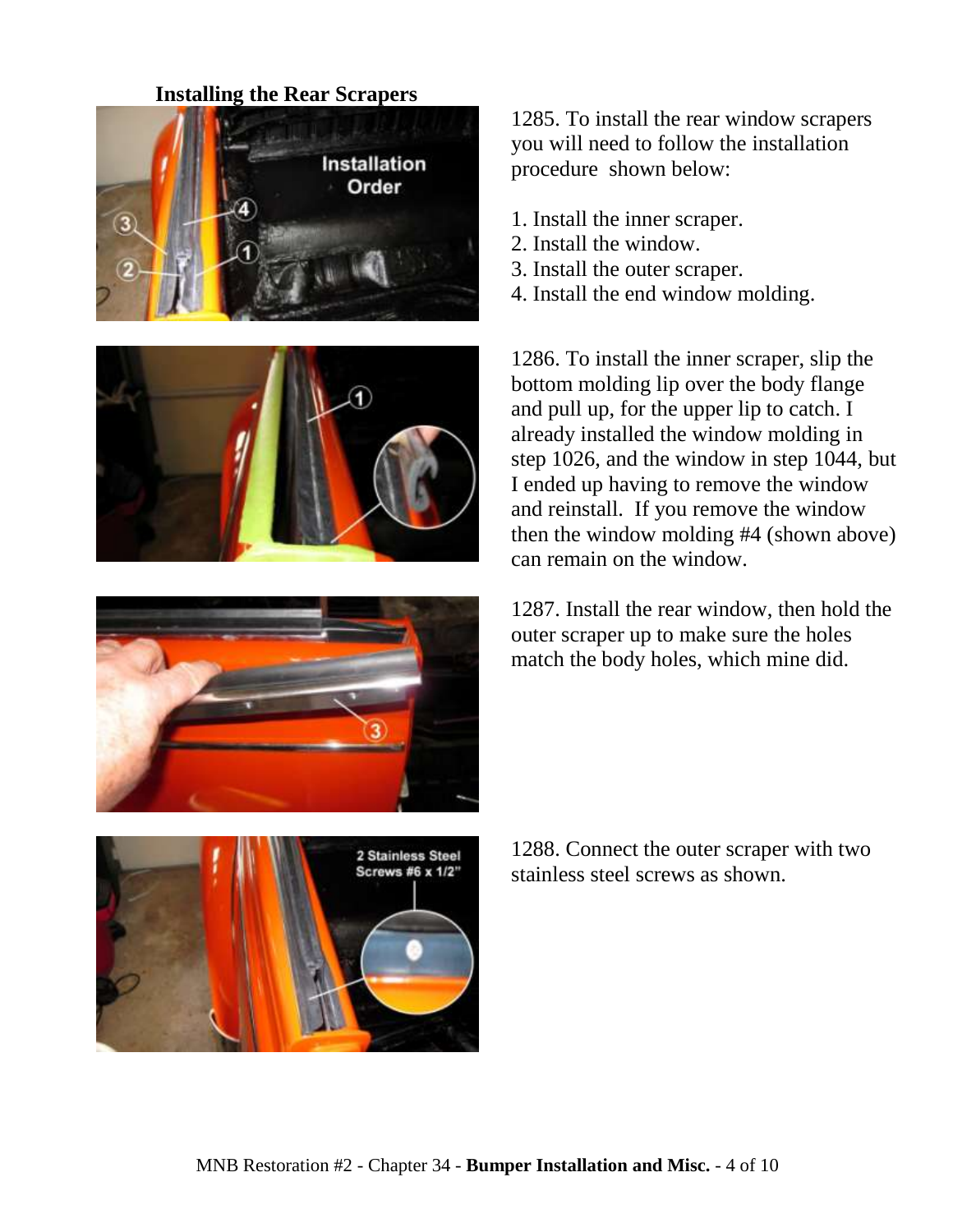

**Installing the Front Scrapers**





1289. Rear scrapers completed. Repeat for opposite side rear window.

*Work effort this section - 3 hours*

1290. I revised chapter 29 (window installation), step 1049 to include installing the inside window scrapers prior to installing the windows. Maybe this will help someone else, but it cost me at least a half a day. After a couple of e-mails to Christopher Vallone, a VW Restorer expert, took his advice and removed the window and vent window frame, as shown below.

1291. Move the window handle until the clip is within view of the door window access hole, then with a flathead screwdriver remove the two clips.



1292. Window and vent frame removed.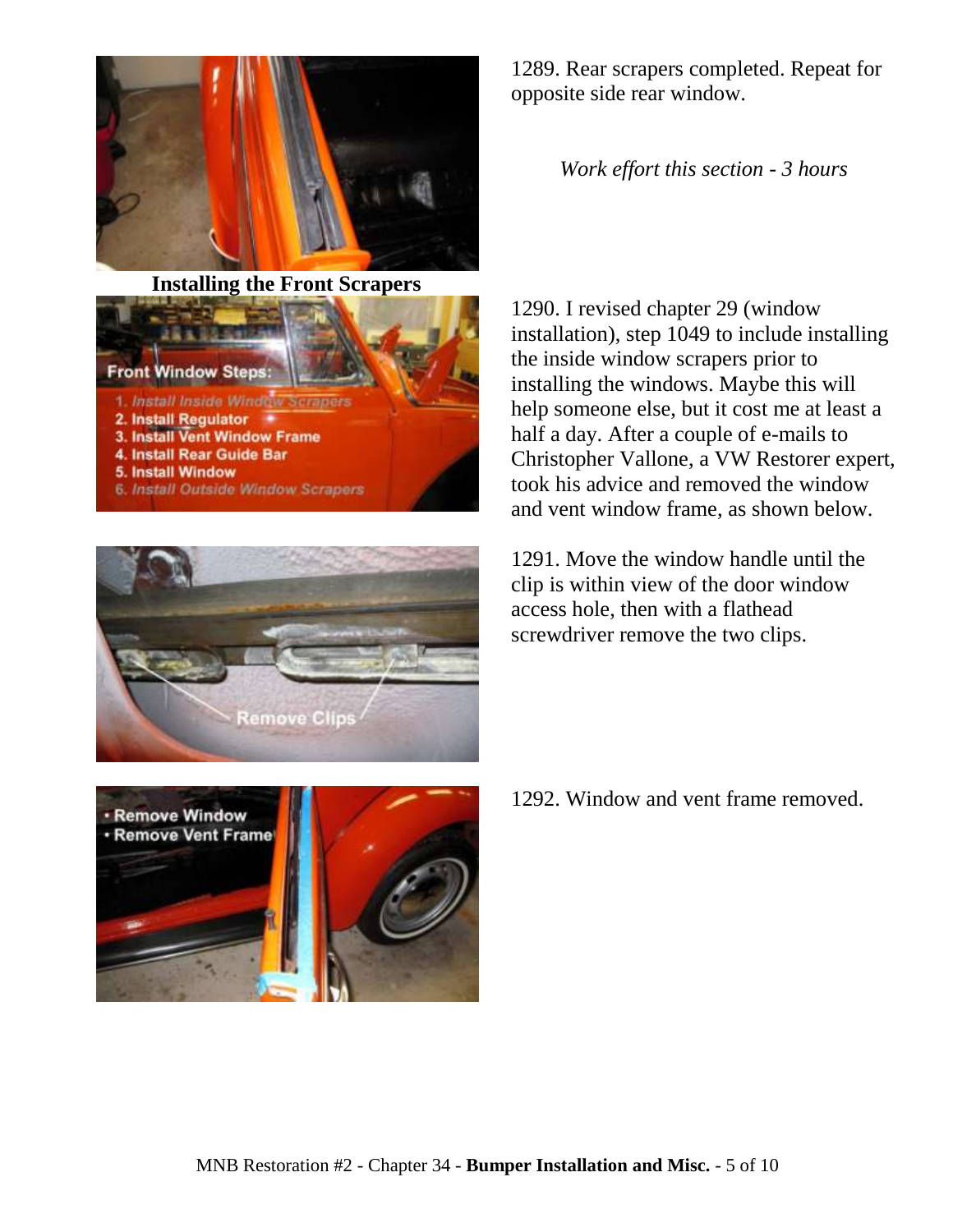





1293. With the window and vent frame removed, I started installing the inside window scraper. Cut out the inside vent window scraper, as shown, for the door brace.

1294. The inside vent window scraper installed, as shown from the outside of the car.

1295. The inside vent window scraper installed, as shown from the inside of the car with the vent frame in place.



1296. Use a wood stick to pry the top of the inside window scraper up and over as necessary and push with your finger to slide the bead into the slot.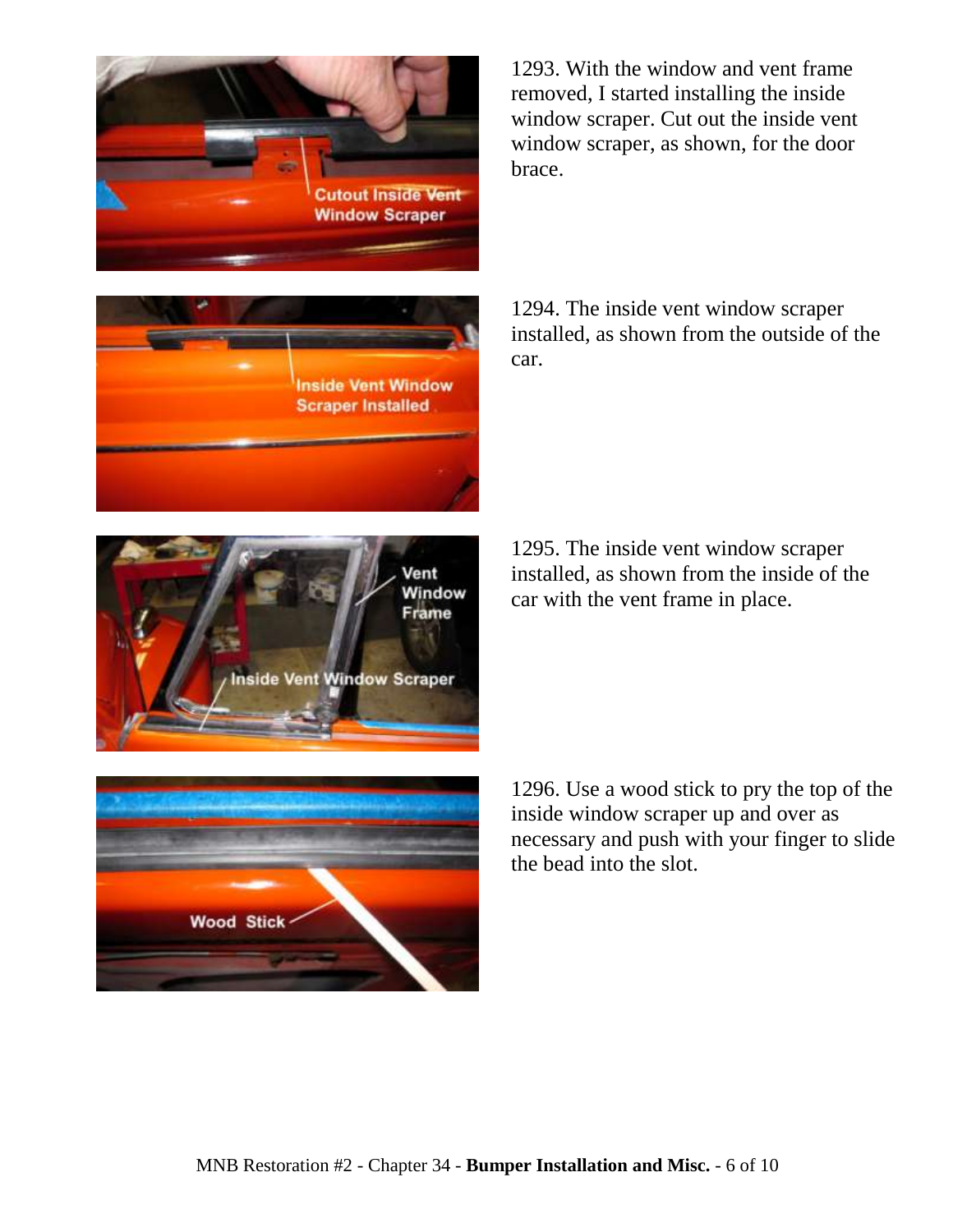





1298. The front window shown after it was re-installed.





1299. Install the outside window scraper with 2 stainless steel screws.

> *Wasted Work time - 4 hours Work effort this section - 3 hours*

Repeat procedure for the opposite side front window.

*Work effort this section - 2 hours*

1300. Install both wedges for the rear quarter window with the original stainless steel screws.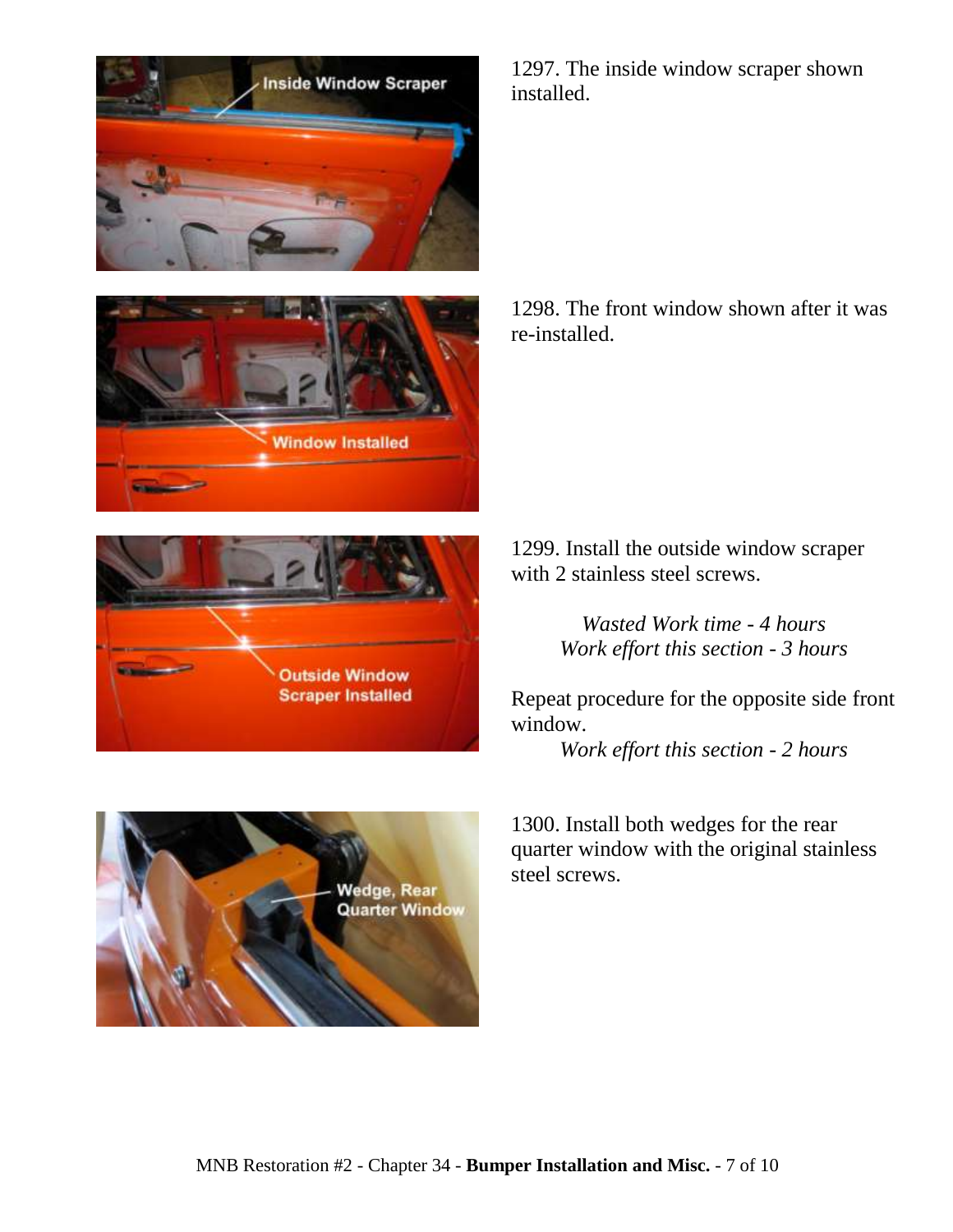



1301. Install both wedges for the front quarter window with the original stainless steel screws.

1302. Install both wedges for the front door with stainless steel screws.



1303. There is a wedge for the top of the front window but since I extended the window molding out, I did not cut it off and install the wedge since it would have looked the same either way



1304. Clean up the steering wheel and horn ring and get the horn ring repair kit ready.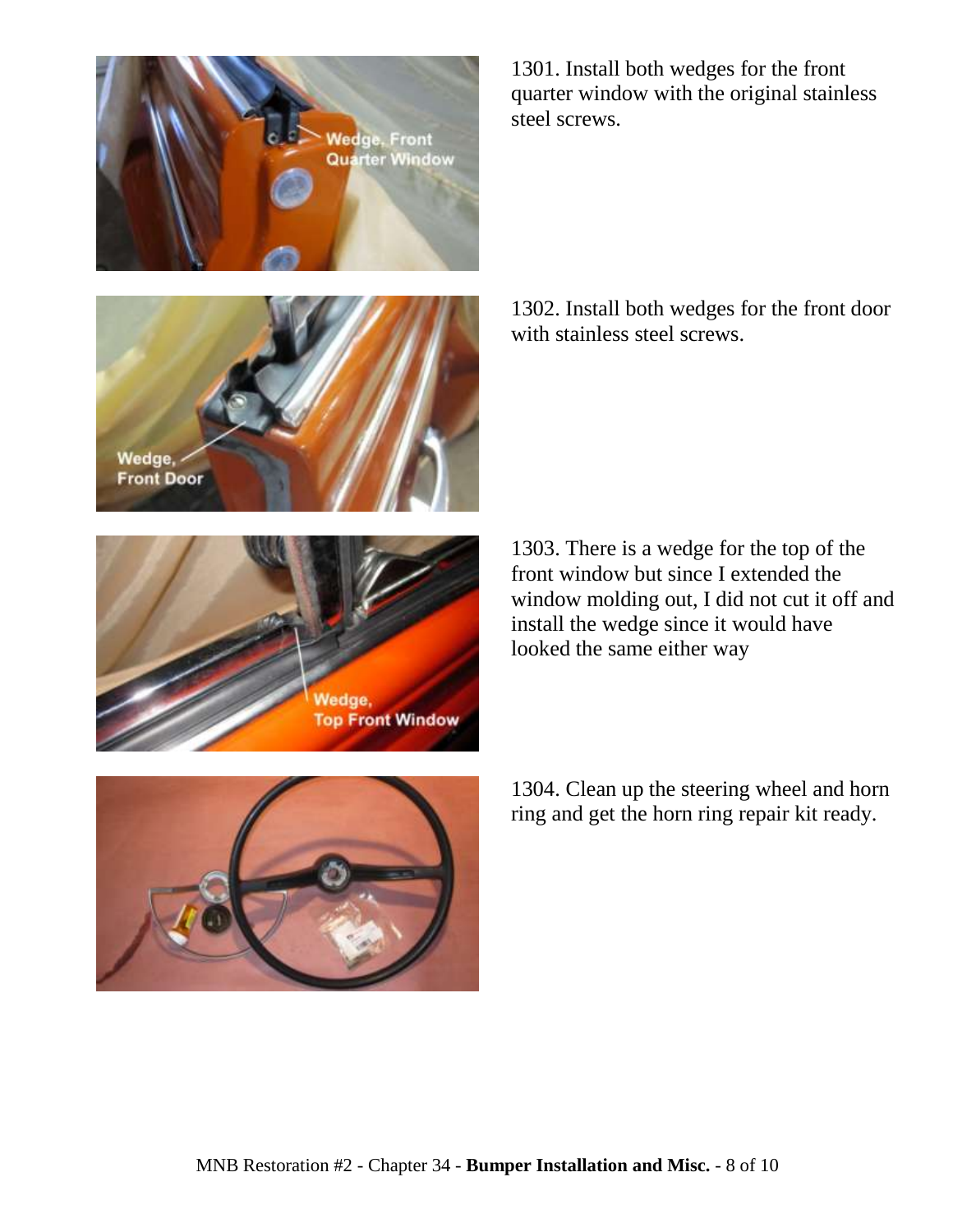## **Horn Ring Repair Kit**



No two Rings/Steering Wheel Install the same. Experience has shown that the screws are sometimes, but not always tightened all the way. On some steering wheels, tightening down the horn rings all the way can cause the horn to sound all of the time. The solution to this is to back off the screws 1/2 to 1 - 1/2 turns.

It is important that the nylon washers are installed correctly or the horn may continually sound requardless of the tightness of the attachment screws.



**Rubber Grommet**  1305. The horn ring repair kit came with some extra screws and springs. Install per the direction shown.

1306. Install the steering wheel using a 1 1/16 inch socket.

1307. Install the horn ring with the new horn ring installation kit and add the rubber grommet to protect the horn wire.

1308. Add the original horn button, making sure it is positioned straight.